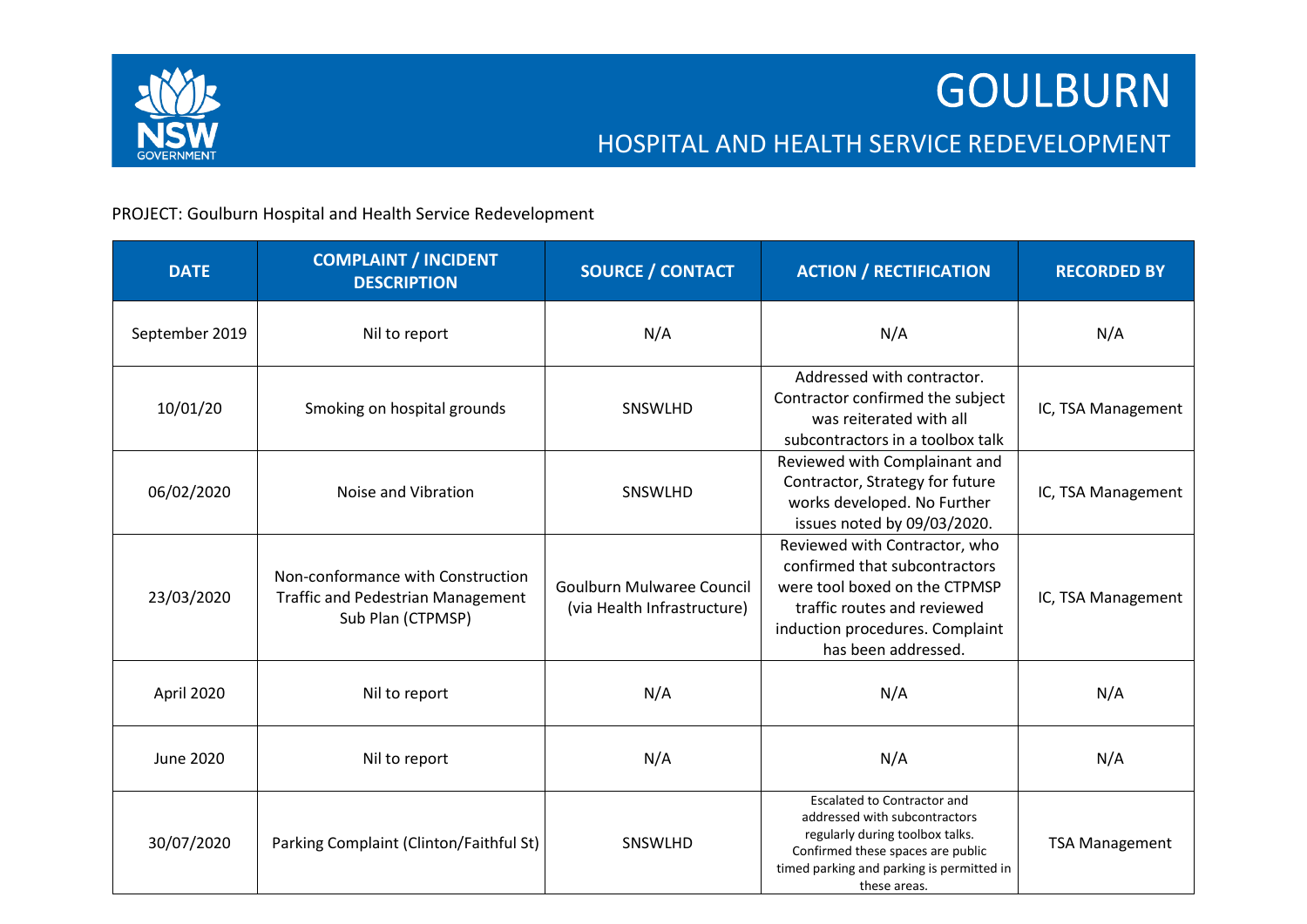| August 2020       | Nil to report                           | N/A     | N/A                                                                                                                                                                                                      | N/A                   |
|-------------------|-----------------------------------------|---------|----------------------------------------------------------------------------------------------------------------------------------------------------------------------------------------------------------|-----------------------|
| September 2020    | Nil to report                           | N/A     | N/A                                                                                                                                                                                                      | N/A                   |
| October 2020      | Nil to report                           | N/A     | N/A                                                                                                                                                                                                      | N/A                   |
| November 2020     | Nil to report                           | N/A     | N/A                                                                                                                                                                                                      | N/A                   |
| Dec/Jan 2021      | Nil to report                           | N/A     | N/A                                                                                                                                                                                                      | N/A                   |
| February 2021     | Parking Complaint (Clinton/Faithful St) | SNSWLHD | <b>Escalated to Contractor and</b><br>addressed with subcontractors<br>regularly during toolbox talks.<br>Confirmed these spaces are public<br>timed parking and parking is<br>permitted in these areas. | <b>TSA Management</b> |
| <b>March 2021</b> | Nil to report                           | N/A     | N/A                                                                                                                                                                                                      | N/A                   |
| April 2021        | Nil to report                           | N/A     | N/A                                                                                                                                                                                                      | N/A                   |
| May 2021          | Nil to report                           | N/A     | N/A                                                                                                                                                                                                      | N/A                   |
| June 2021         | Nil to report                           | N/A     | N/A                                                                                                                                                                                                      | N/A                   |
| <b>July 2021</b>  | Nil to report                           | N/A     | N/A                                                                                                                                                                                                      | N/A                   |
| August 2021       | Nil to report                           | N/A     | N/A                                                                                                                                                                                                      | N/A                   |